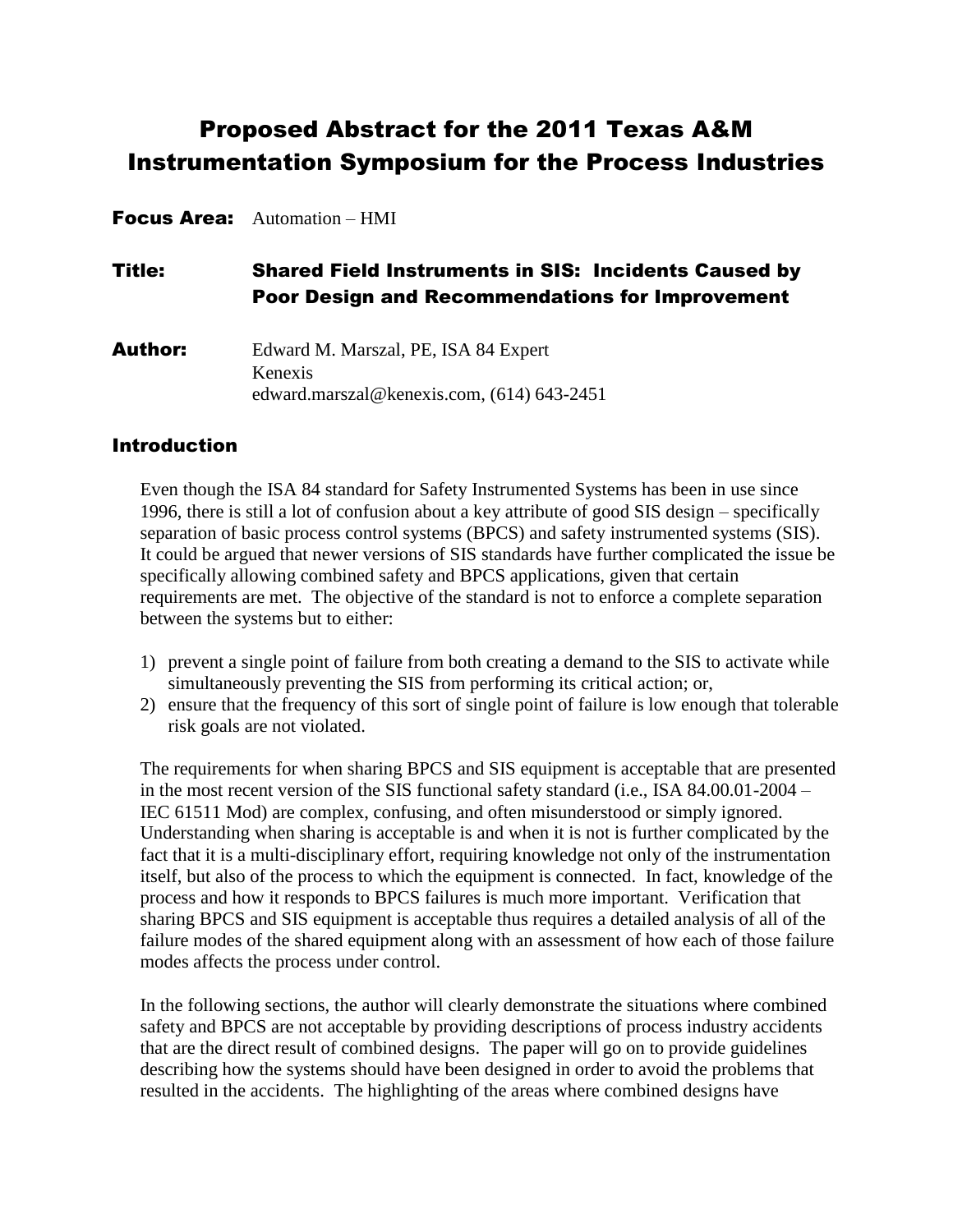historically failed will then result in common sense guidelines for applications where a combined design is acceptable.

### Separation Requirements

The IEC/ISA 61511 standard for functional safety of safety instrumented systems has a number of key requirements that define the relationship between BPCS and SIS. These requirements were written to ensure that overall tolerable risk levels are always achieved and to ensure that BPCS failures do not have an adverse impact on the performance of SIS, potentially resulting in risk levels that exceed tolerable risk. The first key requirement is presented in the "Process Hazard and Risk Assessment" section of the standard (Section 8). Clause 8.2.1 presents the requirements for performing the risk assessment that will yield the risk reduction requirements for the SIS. This risk assessment considers the potential causes of unwanted accidents and the non-SIS safeguards that are in place to prevent the accident. An informative note to this clause clearly spells out the considerations that must be made when a single piece of equipment can both create process demands and then fail to respond to those demands.

*8.2.1 –*

*NOTE 1 In determining the safety integrity requirements, account will need to be taken of the effects of common cause between systems that create demands and the protection systems that are designed to respond to those demands. An example of this would be where demands can arise through control system failure and the equipment used within the protection systems is similar or identical to the equipment used within the control system. In such cases, a demand caused by a failure of equipment in the control system may not be responded to effectively if a common cause has rendered similar equipment in the protection system to be ineffective … In determining whether the overall design of process and protection layers meets requirements, common cause failures will need to be considered.*

This clause highlights the fact the separation between BPCS and SIS is an important consideration all the way back in the earliest stages of the safety lifecycle. The determination of the risk of a process before SIS risk reduction is applied usually considers the impact that BPCS failures have on the risk. When a required risk reduction to be allocated to the SIS is calculated, the tacit assumption is that the SIS is completely independent from the initiating causes of the hazard and also any other independent protection layers that were credited with reducing risk. If the SIS is not truly independent, this initial risk calculation is no longer valid, and the achievement of tolerable risk is no longer verified.

More requirements for the separation of BPCS and SIS can be found in the "SIS Design and Engineering" section of the standard (Section 11). Clause 11.2.10 contains a specific separation requirement along with an informative note providing more detail.

*11.2.10 A device used to perform part of a safety instrumented function shall not be used for basic process control purposes, where a failure of that device results in a failure of the basic process control function which causes a demand on the safety*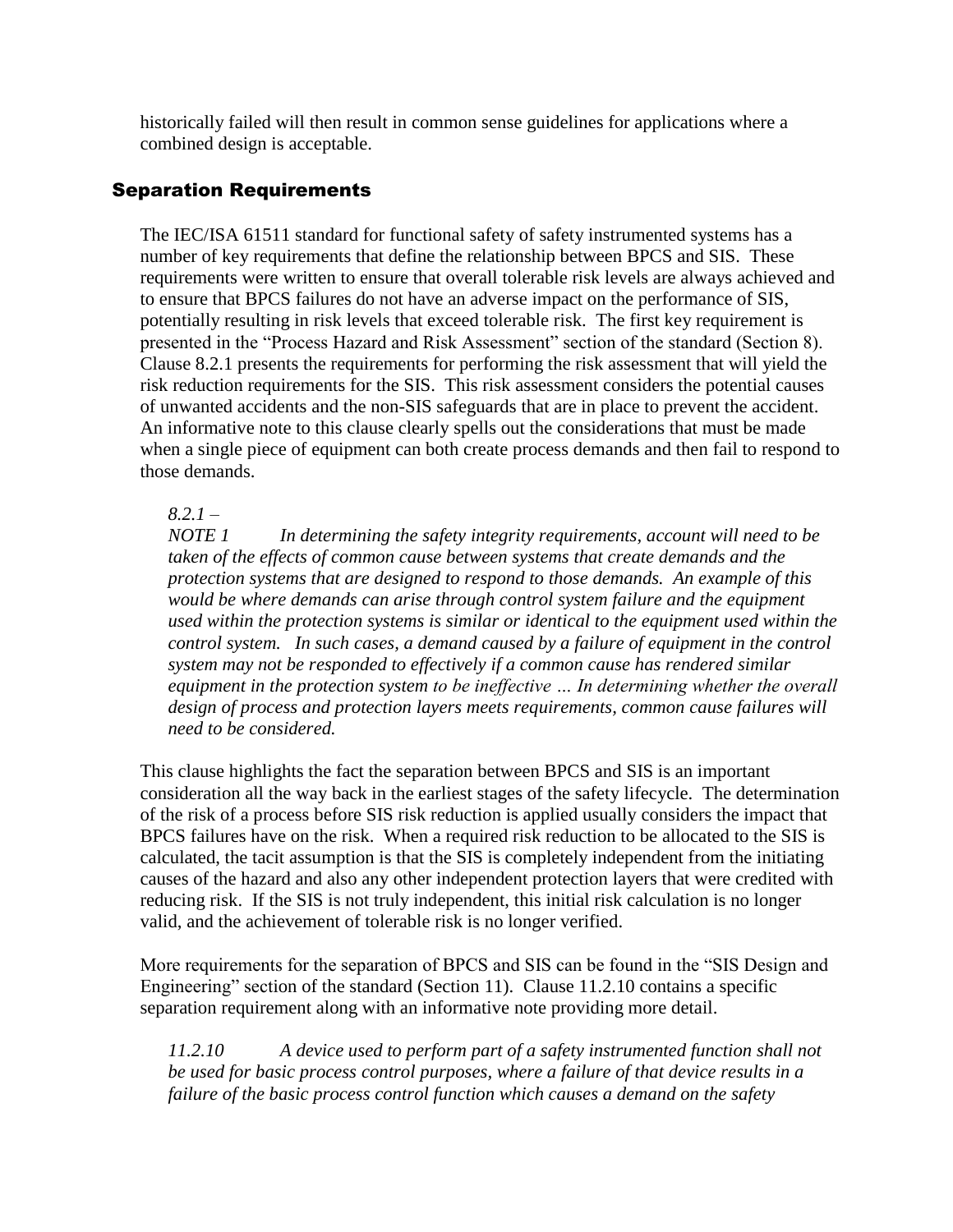*instrumented function, unless an analysis has been carried out to confirm that the overall risk is acceptable.*

*NOTE When a part of the SIS is also used for control purposes and a dangerous failure of the common equipment would cause a demand for the function performed by the SIS, then a new risk is introduced. The additional risk is dependent on the dangerous failure rate of the shared component because if the shared component fails, a demand will be created immediately to which the SIS may not be capable of responding. For that reason, additional analysis will be necessary in these cases to ensure that the dangerous failure rate of the shared equipment is sufficiently low. Sensors and valves are examples where sharing of equipment with the BPCS is often considered.*

This clause sets requirements against the most critical flaw is shared BPCS/SIS components, which is using a single component whose failure simultaneously creates a demand and prevents actions against that same demand. While the clause, at first, categorically disallows this type of design, it then steps back and allows the design if "an analysis has been performed to verify that the overall risk is acceptable."

While this statement seems reasonable on its face, a lot of poor designs have been issued under the auspices of an "analysis" that verifies that the overall risk is acceptable. The problem stems from the quality (or lack thereof) of the analysis that justifies the combination. As will be discussed later in this paper, an analysis justifying combined SIS/BPCS is not a trivial task. The analysis will require assessment of ALL of the failure modes of the shared equipment in a Failure Modes and Effects Analysis (FMEA). This FMEA will consider more than just the control equipment. It will also consider the effect of how the failure will affect the process, and how that process upset might be "fed back" into the control system or SIS.

#### Case Histories

In order to demonstrate why Clause 11.2.10 of the IEC 61511 was written this paper will present two case histories of what can go wrong if separation requirements are ignored. The case histories are real accidents in the process industries that resulted in significant damage to the process. The case histories were specifically selected to demonstrate how use of shared field equipment can directly lead to a demand on a SIS combined with the unavailability of that same SIS, all due to a single component failure.

#### Case History #1 – Shared Measurement Device

A refiner in the Northeastern United States was operating a fired heater to elevate hydrocarbon feed temperature prior a reactor. In the early 2000's this refiner suffered an incident in this heater related to SIS failure. The incident resulted in a rupture of the process materials that were being heated in the furnace. Figure 1 presents a simplified depiction of the process and equipment related to the incident.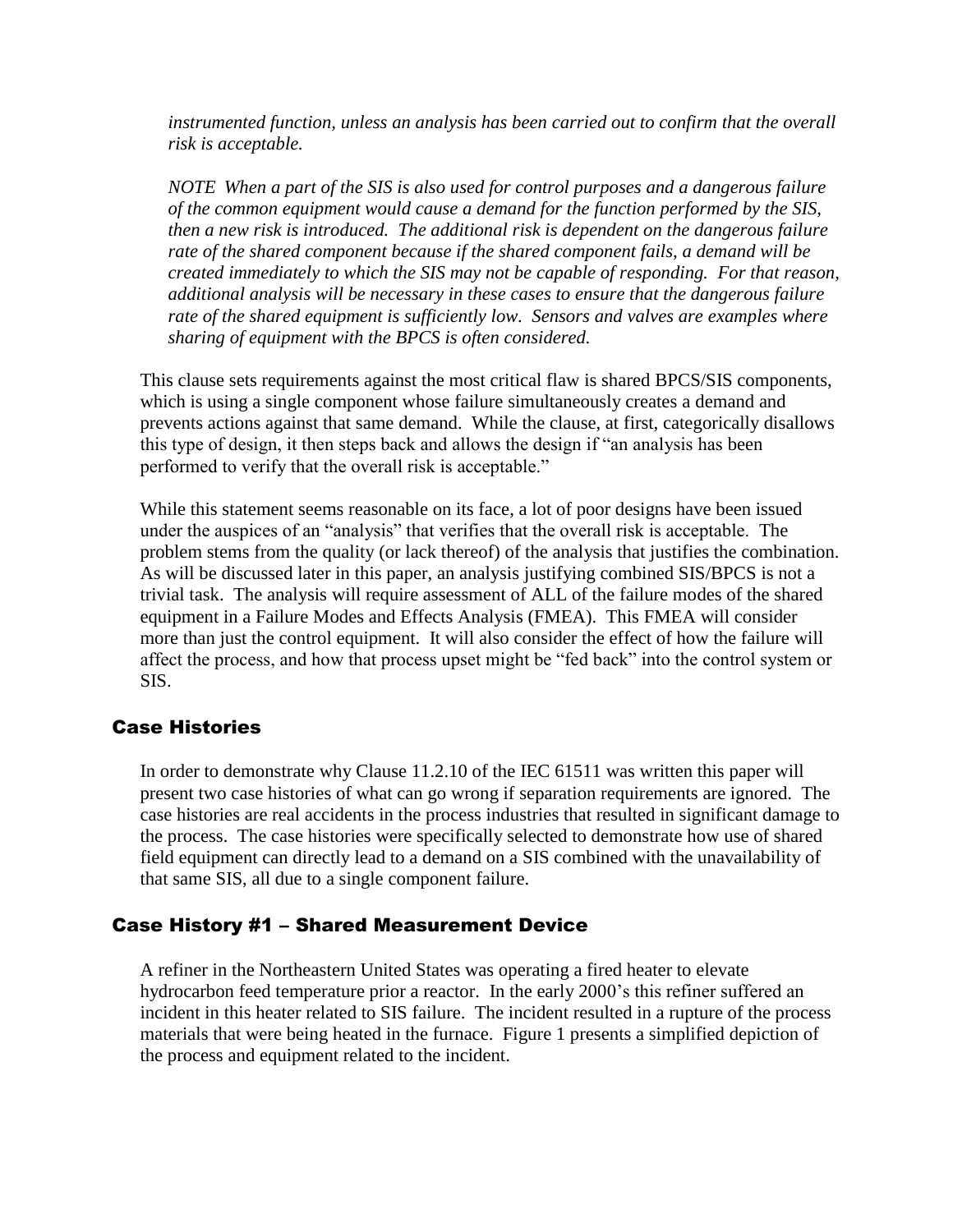

**Figure 1 – Fired Heater Simplified Schematic**

The fired heater depicted in Figure 1 was operating in a stable fashion for a significant period of time, when a cold spell occurred in the area, dropping the ambient temperature below the freezing point for a significant period of time. During this time period the insulation bag fell off the flow transmitter (via differential pressure) taps, which proceeded to freeze, locking in the pressure at the transmitter diaphragm and effectively isolating it from the process. Soon after, the operational situation of the plant called for a decrease in production rates through the unit, resulting in the flowrate setpoint being decreased. Since the setpoint was lowered below the measured variable (which was now frozen in place) the controller took action to close off the flow control valve in an attempt to decrease the flow. Since the taps of the flow transmitter were frozen, closure of the valves did not change the measurement that the controller received causing the controller to "wind up" and set the controller output (and valve position) to zero – completely stopping flow through the heater passes.

The plant designers foresaw that loss of flow was a dangerous condition and implemented a low flow shutdown which is intended to stop fuel gas to the heater upon detection of low flow. Unfortunately, the same flow transmitter was implemented in this design to take the SIS action. Since the SIS input "appeared" normal, no safety action was taken. Loss of flow through the heater tubes resulted in the tubes overheating beyond the limits of their mechanical integrity. The tubes subsequently ruptured causing release of the flammable hydrocarbons on the process side to be dumped into the firebox which resulted in a large fire in and near the heater firebox. While there was significant damage to the heater and appurtenances (>\$10 Million) and a loss of production, luckily there were no injuries.

This accident was caused by the sharing between the BPCS and SIS of a transmitter whose failure caused a demand (i.e., caused heater pass flow to go dangerously low), and simultaneously prevented the SIS from being able to take its action to prevent the accident. This design is a clear violation of clause 11.2.10 of the IEC/ISA 61511 standard. In this case, the SIS was grandfathered to pre-ISA 84 standards, and no analysis of the risk of sharing a combined component was performed.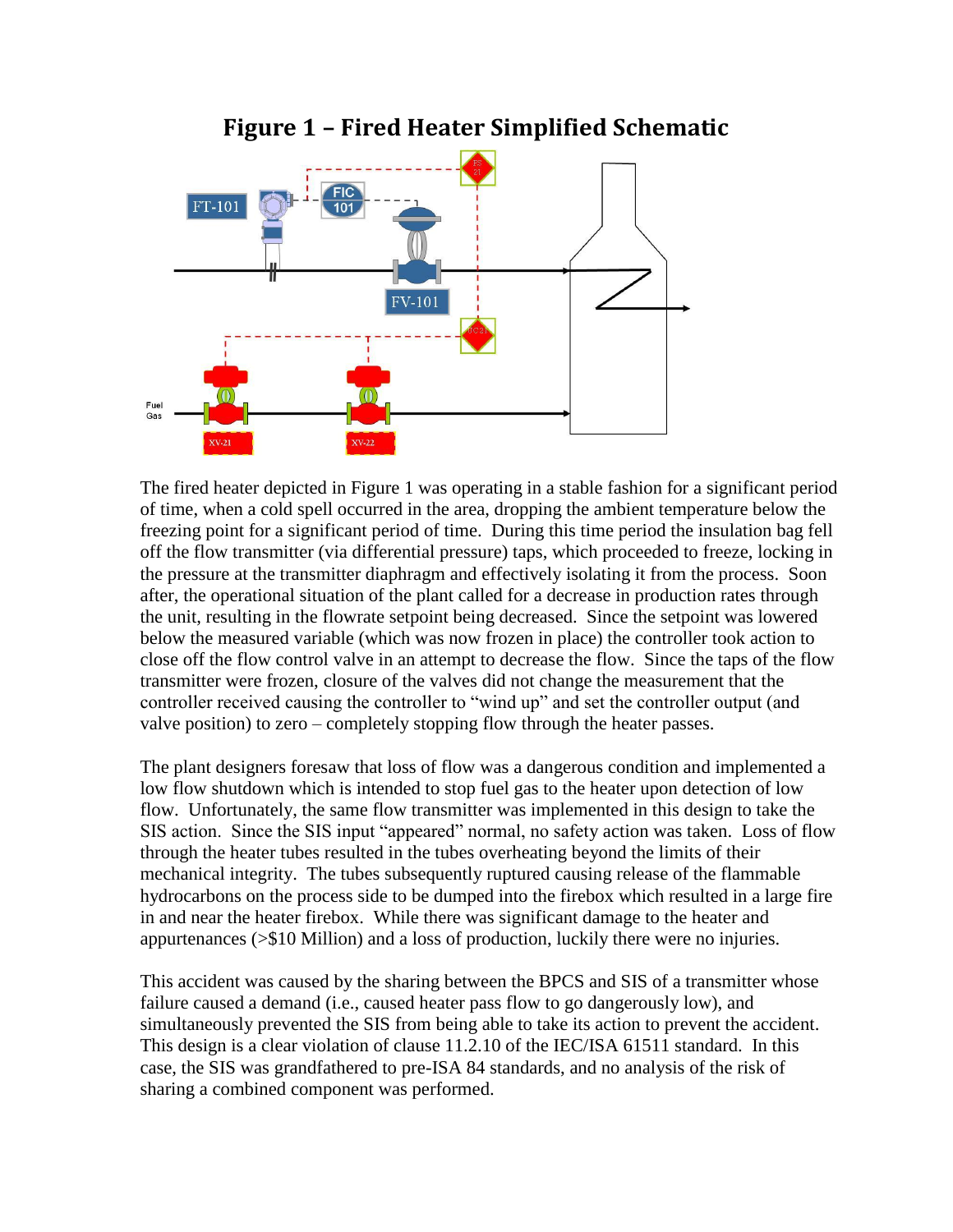#### Case History #2 – Final Element Device

A oil and gas production company in the Middle East was operating a separator vessel in its production process that was intended to measure the interface level between hydrocarbon and water, and drain off the produced water into a sewer system where the water would be treated and re-injected into wells in the oil production formation. Figure 2 presents a simplified depiction of the process and equipment related to the incident.



### **Figure 2 – Water KO Drum Simplified Schematic**

The water knockout drum system depicted in Figure 2 was operating in a stable when processing conditions changed, resulting in a significantly decreased water-make. As a result of the decreased water-make the interface level began to drop. As the interface level in the drum decreased the controller output to the valve decreased, signaling the valve to move toward the closed position. Unfortunately, due to lack of movement of the valve and fouling and build up on and around the plug of the valve, it did not respond the signal to go toward the closed position and was effectively stuck in place. The level continued to decrease below the level of the low-level shutdown. The low level shutdown effectively de-energized the solenoid valve and vented the diaphragm of the control valve, but since the valve is stuck in position, the valve did not move – rendering the safety action ineffective.

The interface level continued to drop until hydrocarbon began to leave the separator vessel and enter the produced water system. While the produced water system is intended to receive some degree of hydrocarbon, the system was completely overwhelmed with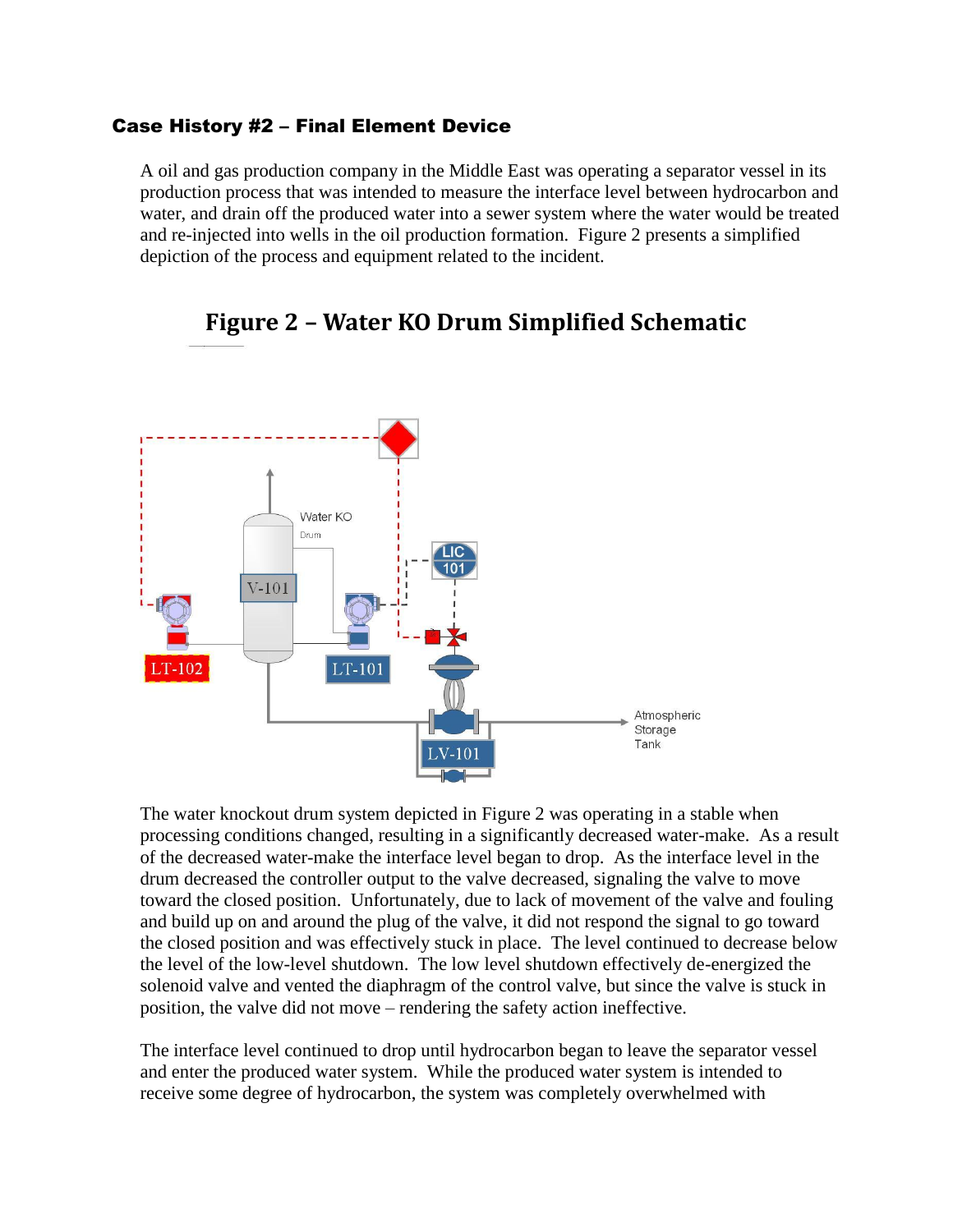hydrocarbon which accumulated and began to flash into vapor. Some of the vapors made their way to atmospheric vents and found a source of ignition, which resulted in a flash-back and explosions. The explosions resulted in significant equipment damage (>\$1 Million) and significant lost production.

This accident was caused by the sharing between the BPCS and SIS of a final element (i.e., the valve) whose failure caused a demand (i.e., allowed excessive flow out of the separator vessel and subsequent release of hydrocarbon to the water system), and simultaneously prevented the SIS from being able to take its action to prevent the accident. As with the previous example, this design is a clear violation of clause 11.2.10 of the IEC/ISA 61511 standard. For this process, no attempt had been made to make the SIS compliant with IEC/ISA 61511 so no risk analysis of the combined system was performed.

#### Assessing Shared Field Equipment

In general, shared field equipment in combined SIS/BPCS service is strongly discouraged. Complete physical and functional separation of safety instrumentation from control instrumentation has been encouraged in a number of technical guidance documents going back to the AIChE Center for Chemical Process Safety's *Guidelines for Safe Automation of Chemical Processes* and before. Also, some safety related standards that employ instrumentation – such as NFPA standards for fired heaters and nuclear industry standards specifically mandate a complete physical and functional separation. The stance requiring separation is at least as safe as, and usually safer than, complicated schemes that employ combined devices, and this position also requires significantly less effort to assess safety because the protection layers and initiating events are all completely independent. In the experience of the author, the level of effort in justifying combined systems (when done properly) can be prohibitively expensive, and in many cases more costly than the redundant equipment!

If shared field equipment is to be employed, it is required to be subjected to a risk analysis that results in a determination of whether or not tolerable risk is still achieved considering the combined equipment. This analysis should take the form of a Failure Modes and Effects analysis (FMEA) of the shared equipment items. The FMEA proceeds by listing out all of the shared components (or shared functionality) of a system. Next, all of the failure modes of that equipment should be listed. For field equipment this will usually amount to a handful of modes, but if logic solvers are shared this could means thousands as each function that the logic solver performs would need to be considered as an "equipment item". For each failure mode, the effect of that failure on the process needs to be developed and documented. This analysis must assume that other safeguards fail in order to determine the ultimate consequence. Additionally, the assessment needs to determine if the primary failure resulting in the disabling, or unavailability, of an associated safeguard. Figure 3 presents a typical analysis using this methodology.